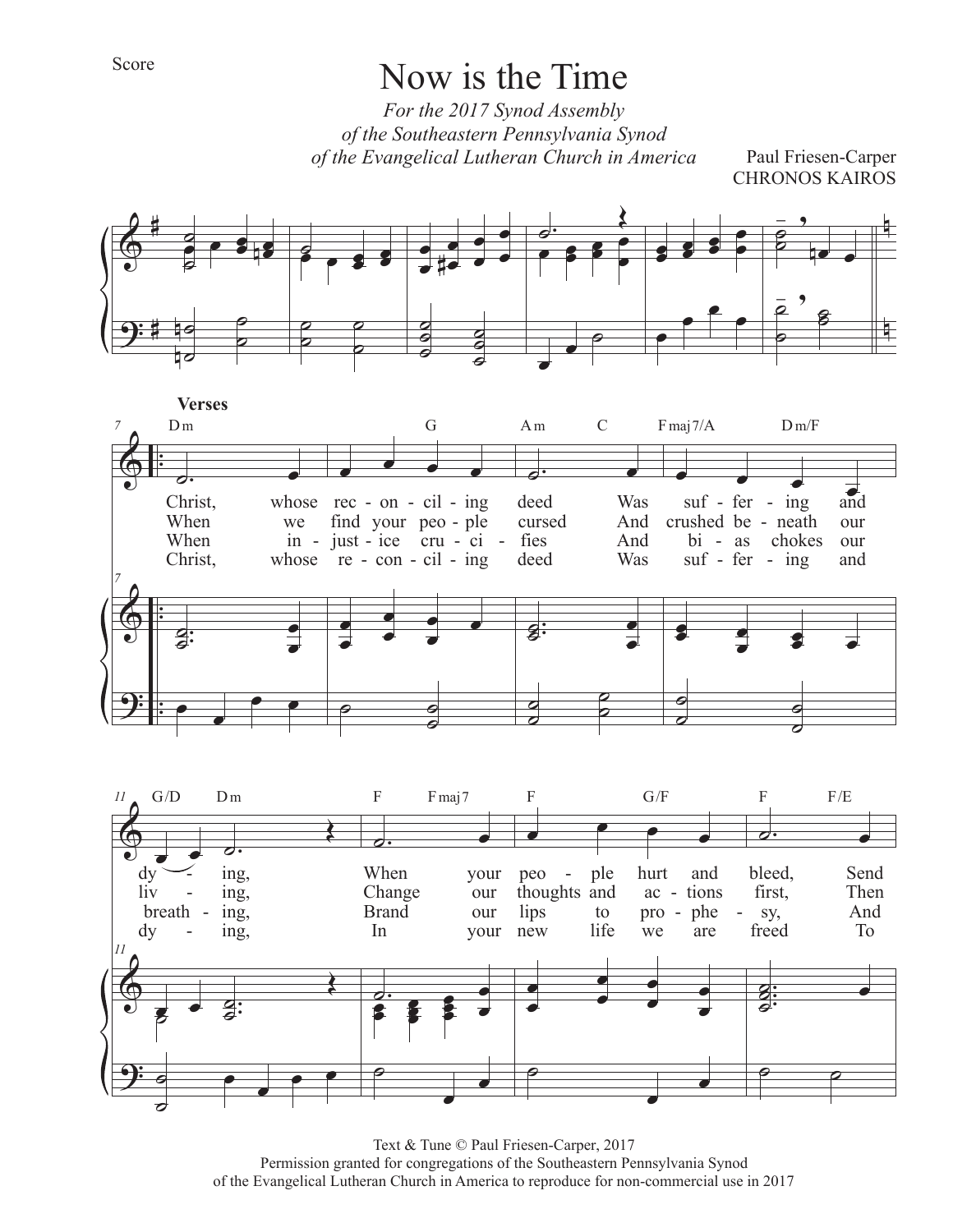2 Now is the Time